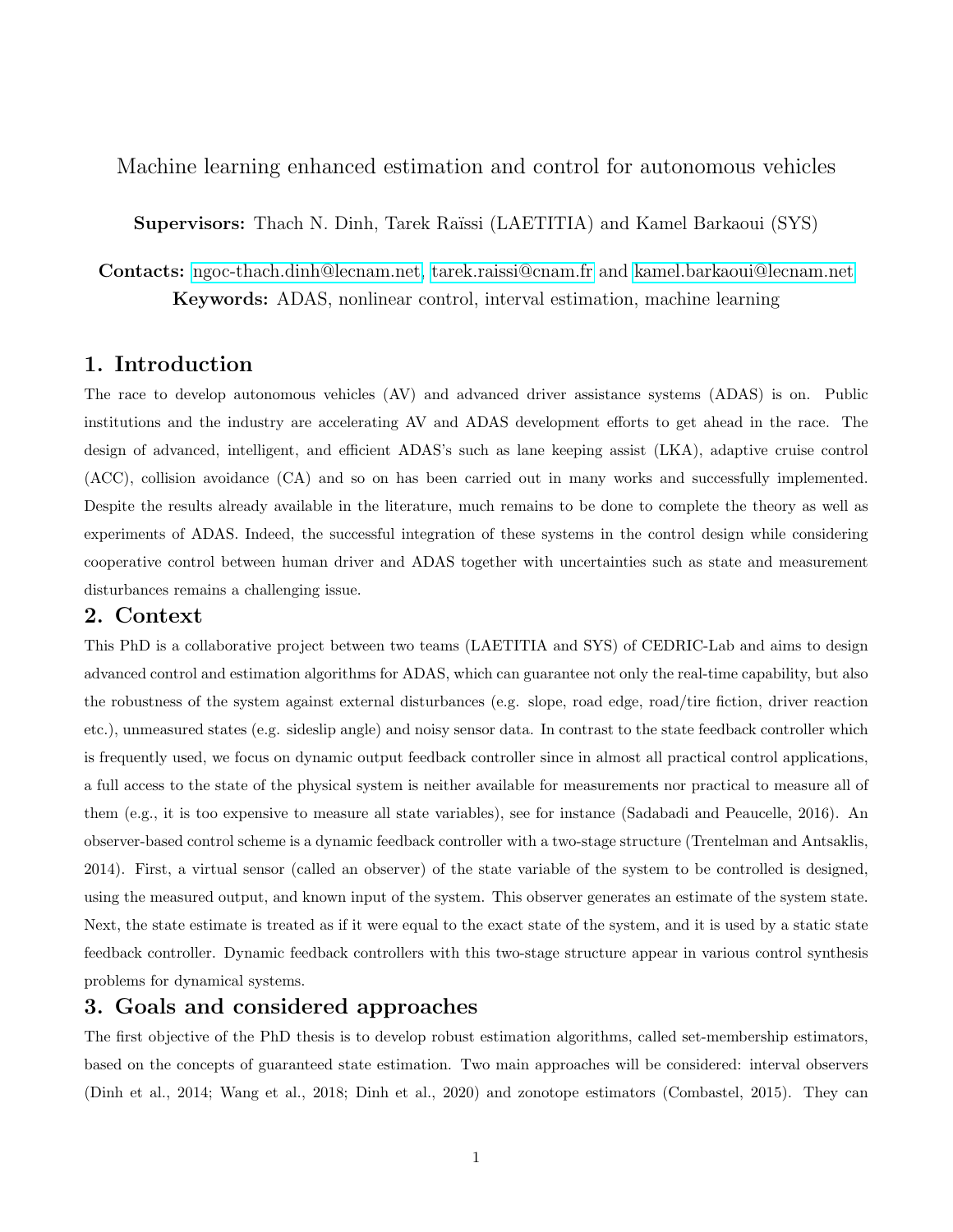be applied to dynamical systems that can be subject to sensor and actuator faults in the presence of noises and disturbances.

The second objective of this PhD thesis is to develop control methods based on guaranteed state estimation (Dinh and Ito, 2017) to manage the conflict between the human driver and the ADAS. Inspired by (Sentouh et al., 2019), the driver dynamics will be incorporated into the vehicle system for driver-in-the-loop control purposes. Next, the driver-vehicle system can be represented in the form of Takagi-Sugeno (also called quasi-LPV) models (Takagi and Sugeno, 1985). These models represent exactly the dynamics of a given nonlinear system within a compact set of the state space. Using Lyapunov functions, rigorous proofs on stability and performance of nonlinear systems can be demonstrated. The control and observer design can be reformulated as a convex optimization problem. Then, the control law with the feedback gains are computed by solving Linear Matrix Inequality (LMI). Another technical challenge has to be considered in this PhD is to include the saturation (magnitude/rate) of input into the control design. Although there exist in the literature solutions using advanced anti-windup design (Tarbouriech and Turner, 2007) and observer-based controller (Liu et al., 2018) to tackle this problem, to the best of our knowledge, this problem is hardly taken into account in robust control design for ADAS and in particular, the guaranteed state estimation-based controller has not been fully investigated.

Together with solving LMI, a more updated technique in tuning parameters for above-mentioned guaranteed state estimation-based controller is to employ machine learning in control design to improve the performance and drivability of the system. Thus, the third objective of this PhD is to use machine leaning (e.g., neural network (Jabbar et al., 2020) and reinforcement learning (Sutton and Barto, 2018) algorithms) to update the feedback gains, control law adaptively over driving styles and measured performance changes (Kuderer et al., 2015). This tuning method is a new trend in automatic control and will be a considerable research for the next generation of semi and full-autonomous systems. The scenarios for full-autonomous vehicles can be modelled with an appropriate formalism. This formalism should be expressive enough for quantifying risks and describing various situations. High-level stochastic Petri nets or multi-agent systems (see for instance Duplouy, 2018) are such candidates. The tradeoff between disturbance rejection, robustness with respect to the modeling uncertainties and the vehicle fuel consumption will be studied. The developed control and estimation algorithms will be tested under various driving situations (i.e., highway driving, urban obstacles avoidances, etc.) in simulation.

## 4. Timeline

The procedure to arrive at our goals is divided into four work-stages.

- Stage 1 (4 months): Literature review. Study on structural properties of systems to find suitable ones for which interval techniques can be constructed and observer-based controller can be designed.
- Stage 2 (21 months): Accomplish the three objectives mentioned in the previous section.
- Stage 3 (6 months): Test the theoretical developments under various situations in simulation.
- Stage 4 (5 months): Write PhD thesis and prepare for the PhD defense.

# 5. References